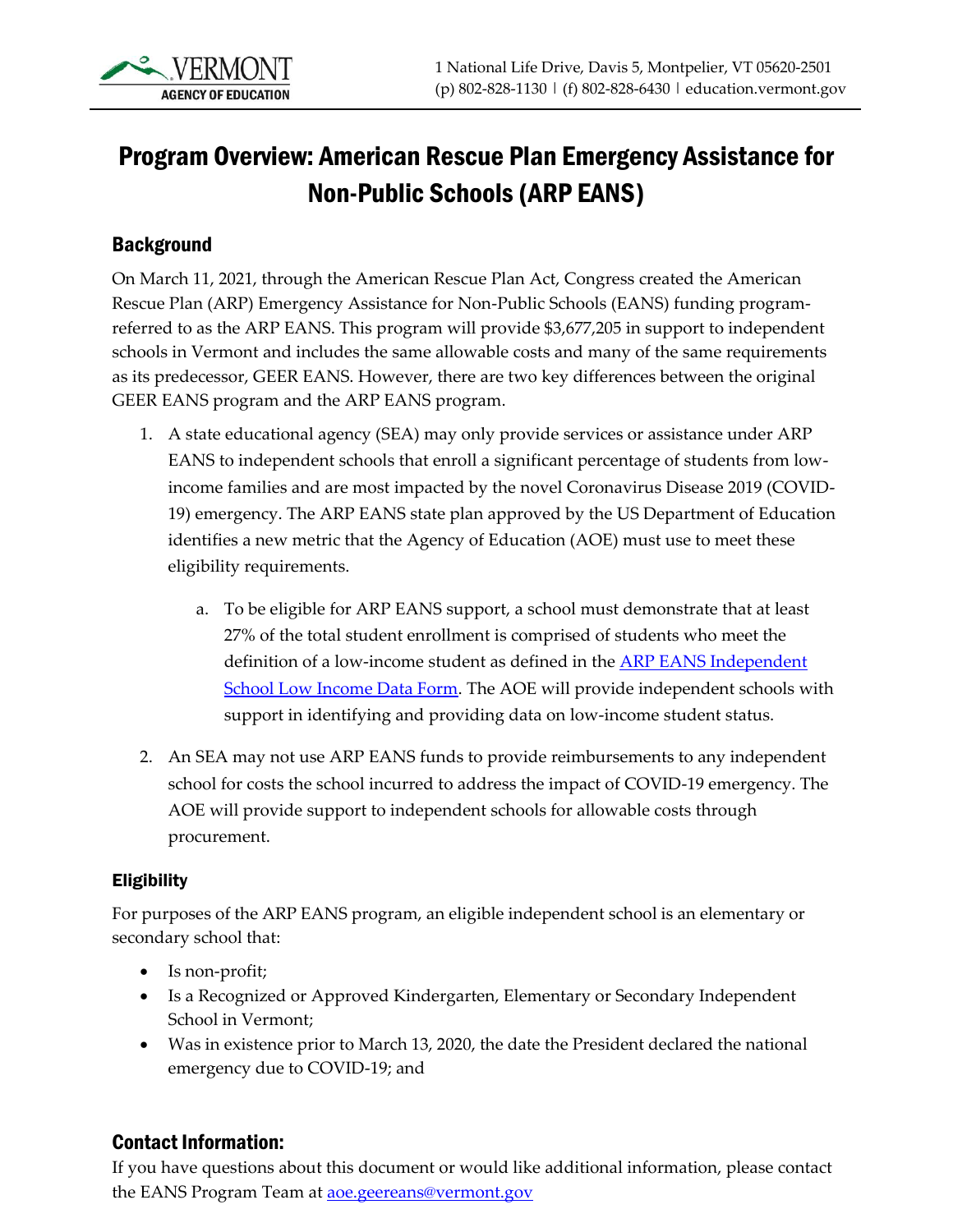• Did not, and will not, apply for and receive a loan under the Small [Business](https://www.sba.gov/funding-programs/loans/coronavirus-relief-options/paycheck-protection-program#%3A~%3Atext%3DAn%20SBA-backed%20loan%20that%20helps%20businesses%20keep%20their%2Cmay%20be%20eligible%20for%20PPP%20loan%20forgiveness.%201) [Administration's Paycheck Protection Program \(PPP\)](https://www.sba.gov/funding-programs/loans/coronavirus-relief-options/paycheck-protection-program#%3A~%3Atext%3DAn%20SBA-backed%20loan%20that%20helps%20businesses%20keep%20their%2Cmay%20be%20eligible%20for%20PPP%20loan%20forgiveness.%201) (15 U.S.C. 636(a)(37)) that was made on or after Dec. 27, 2020.

### Key Dates

- Jan. 21, 2022 AOE receives approval of ARP EANS state plan and is awarded funds
- Feb. 3, 2022 Feb. 18, 2022 [Intent to Apply webform](https://www.cognitoforms.com/VermontAgencyOfEducation/arpeansamericanrescueplanemergencyassistancetononpublicschoolsintenttoapply) available
- Feb. 8, 2022 [ARP EANS Overview Webinar](https://teams.microsoft.com/l/meetup-join/19%3ameeting_M2Q3YmM5NjctOWYxYi00ZTVjLWEwYWYtZTQyMjY5OTNiZTQz%40thread.v2/0?context=%7b%22Tid%22%3a%2220b4933b-baad-433c-9c02-70edcc7559c6%22%2c%22Oid%22%3a%2260ac3af9-08a7-48e8-99c0-03bb3421da08%22%7d) Teams Meeting 3:30-4:30 p.m.
- Feb. 18, 2022 Deadline to submit Intent to Apply webform
- Feb. 28, 2022 May 30, 2022 Applications accepted
- July 21, 2022 Deadline to begin procurement/contracting process with AOE
- Sept. 30, 2024 ARP EANS funding support ends

## Allocations and Intent to Apply

The AOE will create an allocation formula based on total student enrollment with an additional amount per low-income student as reported on the Low-Income Student Verification Form that is included on the Intent to Apply.

Sources for low-income data include (but are not limited to): Free and Reduced Lunch, Tuition Assistance/Financial Aid Scholarship, E-Rate, Medicaid, CEP, 2020 Census, Family/Parent Survey, or another data source. If a school needs assistance in collecting low-income student data, they may contact [AOE.geereans@vermont.gov.](mailto:AOE.geereans@vermont.gov)

## Application

## What to Expect

The AOE will send out an email to all schools that have completed the Intent to Apply on or about Feb. 28, 2022, when the application goes live. It will be a webform, although paper copies can be made available by request.

Schools can expect that the ARP EANS team will be providing real-time technical assistance after the application is released. The team will also be working closely with each applicant during the review process to provide individualized technical support and guidance around procurement of services. Schools can expect that they will, after this consultation process, receive an approval or denial of their applications within 30 calendar days of submission.

## Eligible Costs

A non-public school may apply to receive services or assistance from the AOE or its contractors to address educational disruptions resulting from COVID-19 for the following needs. Please note that due to the complexities of the procurement process, the AOE strongly urges schools to consider the procurement of staff and professional development and training to support student needs related to COVID-19 as the most effective use of ARP EANS support.